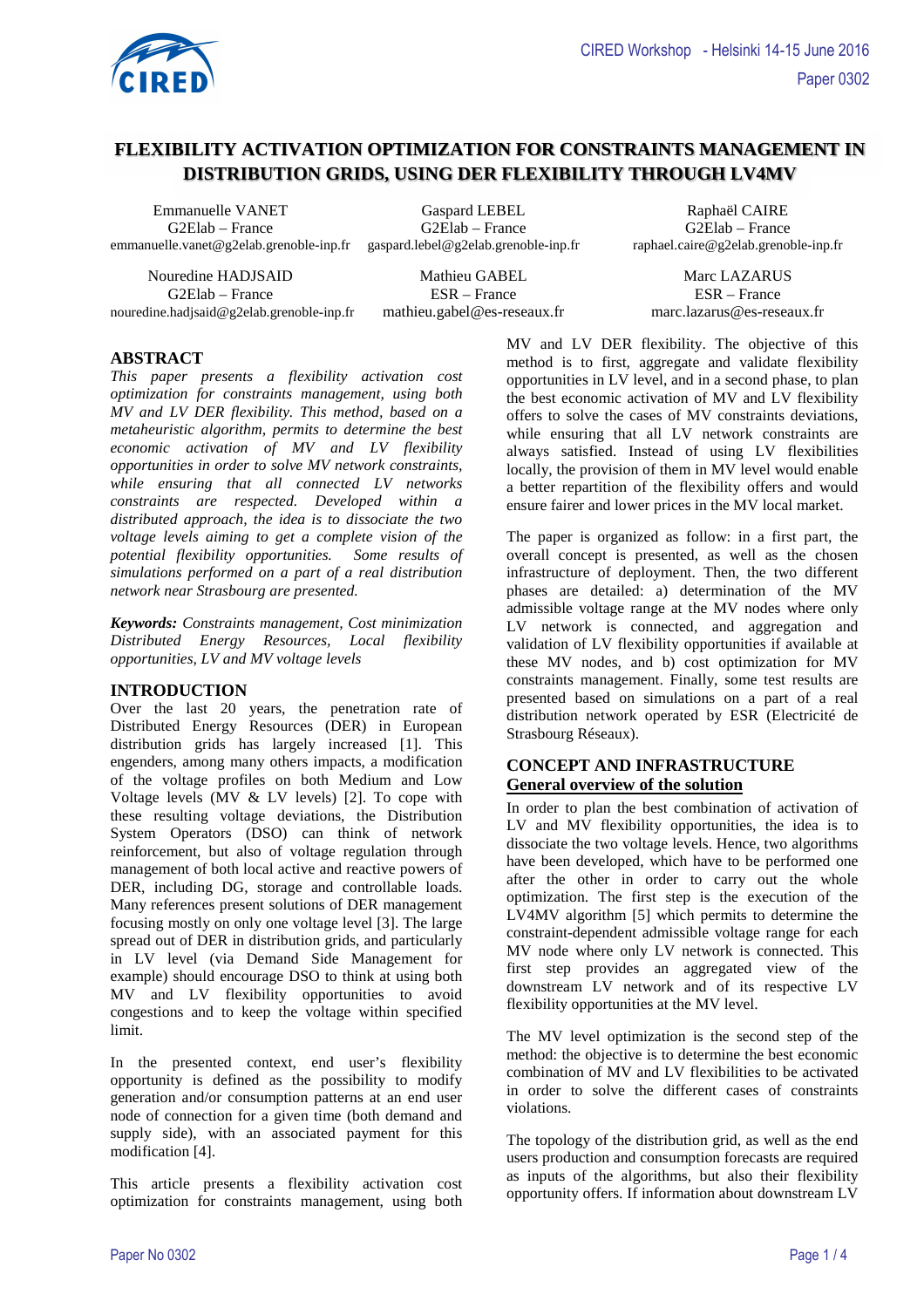

networks is not available, they are treated as MV aggregated load or generator.

### **Implementation infrastructure**

Developed within the DREAM project, this mechanism relies on a distributed mode of network operation. Functionalities are distributed among the whole system network thanks to a Multi-Agent System (MAS) deployment through the installation of advanced Remote Terminal Units (RTU). MAS architecture has several advantages for the development of smart grids [6]. First of all, it enables to specify and to simplify the communication process: the specification of the information exchanges permits to reduce communication needs. Moreover, in a practical point of view, the deployment of MAS for smart grid is a businesslike architecture: the deployment is very scalable and adaptable, and can be done step-by-step. Today in Europe, the DSO currently does not have a lot of visibility on LV networks, where more and more DG are connected. While choosing a step-by-step deployment, the DSO could focus and invest first on most critical zones instead of deploying a centralized solution on the whole distribution network. The LV4MV algorithm can be performed at all the equipped secondary substations, while the MV optimization is performed at the primary substation.

### **THE LV4MV PROCESS: A TOOL FOR AGGREGATION AND VALIDATION OF LV FLEXIBILITY OPPORTUNITIES**

As presented in CIRED 2015 [5], the LV4MV algorithm permits to have an aggregated MV vision of a downstream LV network. It allows the DSO to treat it as a flexible aggregated MV node with specific admissible voltage limits which are reflecting the downstream LV network constraints. This gives more precise information to the DSO who generally guarantees large voltage margins in MV level in order to ensure all cases of operation in LV level.

It is possible to determine several MV admissible voltage range intervals for each MV node, depending on the state of activation of downstream LV flexibility offers. Indeed, the voltage profile is mainly depending on the load state of the considered network. A highly loaded LV network will have large voltage drops along its feeders and thus, the voltage value at the secondary substation will have a restricted degree of freedom. On the other hand, a slightly loaded LV network will have a quasi-flat voltage profile. The voltage value at the secondary substation will have a large degree of freedom, still ensuring that the LV network constraints are respected.

Step-by-step LV DER activation can permit to enlarge the MV admissible voltage range. At the end of the

process, the list of the possible LV activated flexibility combinations is generated, and for each combination, a new MV admissible voltage range and a price of activation is associated.

## **MV GRID MINIMAL COST CONSTRAINTS MANAGEMENT**

The objective of this optimization is to determine the best economic combination of MV and LV flexibilities to be activated in order to solve the different cases of voltage deviations and current congestions in MV level, ensuring that all network constraints are respected in downstream LV networks. The MV network is considered as a balanced system. In this optimization, decision variables are:

MV flexibility offers of MV controllable productions or loads (there can be multiple offers at the same node, depending on the capacity of the connected end user),

- LV flexibility combinations offers of downstream networks corresponding to new MV admissible voltage ranges and associated prices of LV flexibility activation, at equipped MV/LV transformers where LV4MV has been executed,

- OLTC position at the primary substation.

All the non-equipped secondary substations are considered as MV aggregated loads and their MV admissible voltage ranges are fixed at  $+/-5\%$  of the nominal voltage value. The admissible voltage range at MV connection point of MV end users are as well set at +/-5% of the nominal voltage value.

#### **Problem formulation**

The objective function can be formulated as follow:

$$
\min \sum_{i} \sum_{l} (c_{il} \times x_{il}) \tag{1}
$$

where  $i$  is the index of the MV node,  $l$  the index of the flexibility opportunity at node *i*,  $c_{il}$  is the cost of the flexibility activation l at node i, and  $x_{il}$  is the state of activation of the flexibility  $l$  at node  $i$ . This binary variable is either equal to 0 if the flexibility offer is not activated or 1 if the flexibility offer is activated.

The problem is ruled by the classical loadflow equations, and the constraints of the problem are:

$$
\forall i \in N, \qquad V_{MV\ min,i} \le V_i \tag{2}
$$

$$
\forall i \in N, \qquad V_i \le V_{MV \, max, i} \tag{3}
$$

$$
\forall j \in L, \qquad I_j \le I_{j \max} \tag{4}
$$

$$
\min tap \le x_{tap\_OLTC} \le \max tap \tag{5}
$$

Where  $N$  is the set of nodes,  $L$  the set of lines of the considered MV network,  $V_i$  is the voltage at the MV node *i*,  $V_{MV,min,i}$  and  $V_{MV,max,i}$  are respectively the minimum and maximum MV voltage admissible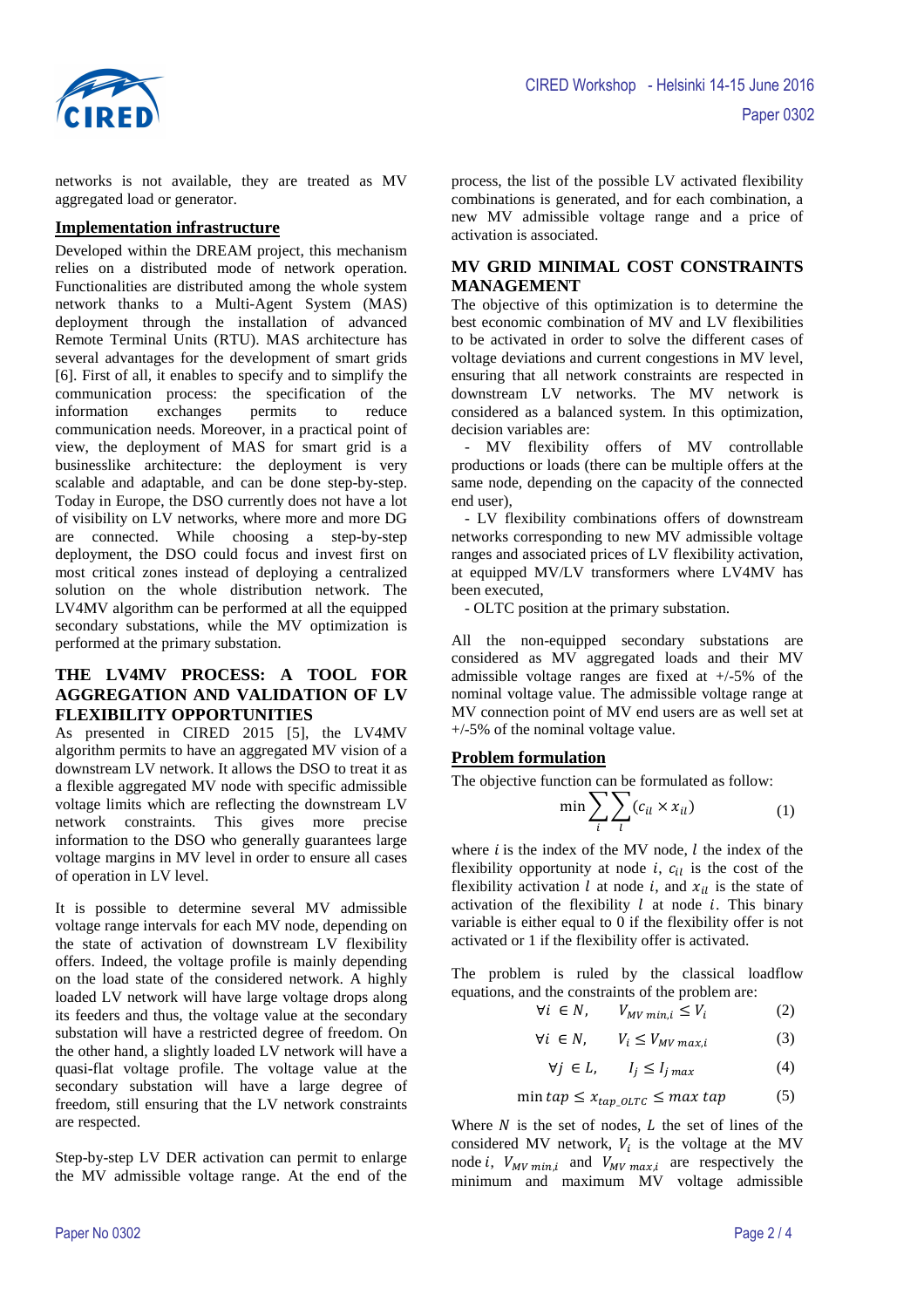

constraints at the MV node  $i$ . Given a node  $k$  where the LV4MV has been performed on its downstream LV network, and  $l$  the index of one LV flexibility combination activation at this node, if  $x_{kl} = 1$ , the associated MV voltage limits  $V_{MV,min,k}$  and  $V_{MV,max,k}$ are updated.

 $I_j$  is the current flowing into the line j,  $I_{jmax}$  is the maximum limit of current flowing into the line j,  $x_{tap\_OLTC}$  is the OLTC position, min tap and max tap are the bounds positions of the OLTC.

#### **Proposed solution**

The problem is formulated as an integer linear problem (ILP), as all decision variables are integers, the objective function is linear, and the constraints are quadratic (due to loadflow equations). Exact algorithms can be used to solve ILP, as cutting plane or branch and bound methods in order to find the optimal solution. However, since integer linear programming is NP-hard, the resolution time with these methods can increase exponentially. Heuristic methods can be also used to solve the problem in a reasonable time. In this particular case, a metaheuristic method based on a genetic algorithm is used to find a solution. The dedicated algorithm is dealing with both discrete and binary variables.

#### **SIMULATION RESULTS**

The flexibility activation cost optimization for constraints management is simulated on a real MV network, located in the area of Strasbourg in France, and operated by ESR. The test case is focusing on two extended MV feeders that are connected to the same substation, and that connect 14 MV consumers, 2 MV producers and more than 30MVA of LV subscribed power contracts. Load profiles are based on French profiles characteristics [7] and depend on the subscribed powers of the MV and LV end users. The scenario is representing an hour during a weekly summer day, where DG production is high. In order to create voltage deviations, some DG productions and some load consumptions have been modified. Particularly, a big load which could correspond to a large industrial site has been added in the first feeder (450 kW), and two large generating power plants have been added in the second feeder (respectively of 2.8 and 4 MWc).

### **Initial situation**

The initial voltage profiles for two different tap positions of the HV/MV transformer are shown in figures 1 and 2. In figure 1, the tap ratio is set at 1: some under-voltages are occurring at MV nodes, and particularly at the MV connection of the industrial plant which has therefore a poor quality of supply. Keeping this tap position, the solution to release the voltage constraints would be to activate flexibility opportunities

(through Demand Side Management for example) in order to decrease the loading of the first feeder.



*Figure 1 – Initial voltage profile without any activation of flexibility opportunities (OLTC tap: V1=1pu)*

In figure 2, the OLTC is increased and the voltage at the first MV node is now at 1.014 pu. Some over-voltages are appearing in the second considered feeder at some MV nodes where only LV downstream networks are connected. Depending on these LV networks, some LV constraints could appear if a lot of DG is connected in LV level. A way to solve these possible over-voltages could be production curtailment.



*Figure 2 – Initial voltage profile without any activation of flexibility opportunities (OLTC tap: V1=1.014pu)*

#### **MV flexibility assumptions**

Some MV flexibility opportunities are assumed to be available in the considered network at some MV end users connection, with an associated payment for their use. In table 1, these flexibility opportunities are presented. The best economical solution found by the algorithm set the tap ratio at 1. The lines which are highlighted in grey are the flexibility opportunities that have been selected by the optimization algorithm in order to solve MV voltage constraints, ensuring that no current congestion is happening.